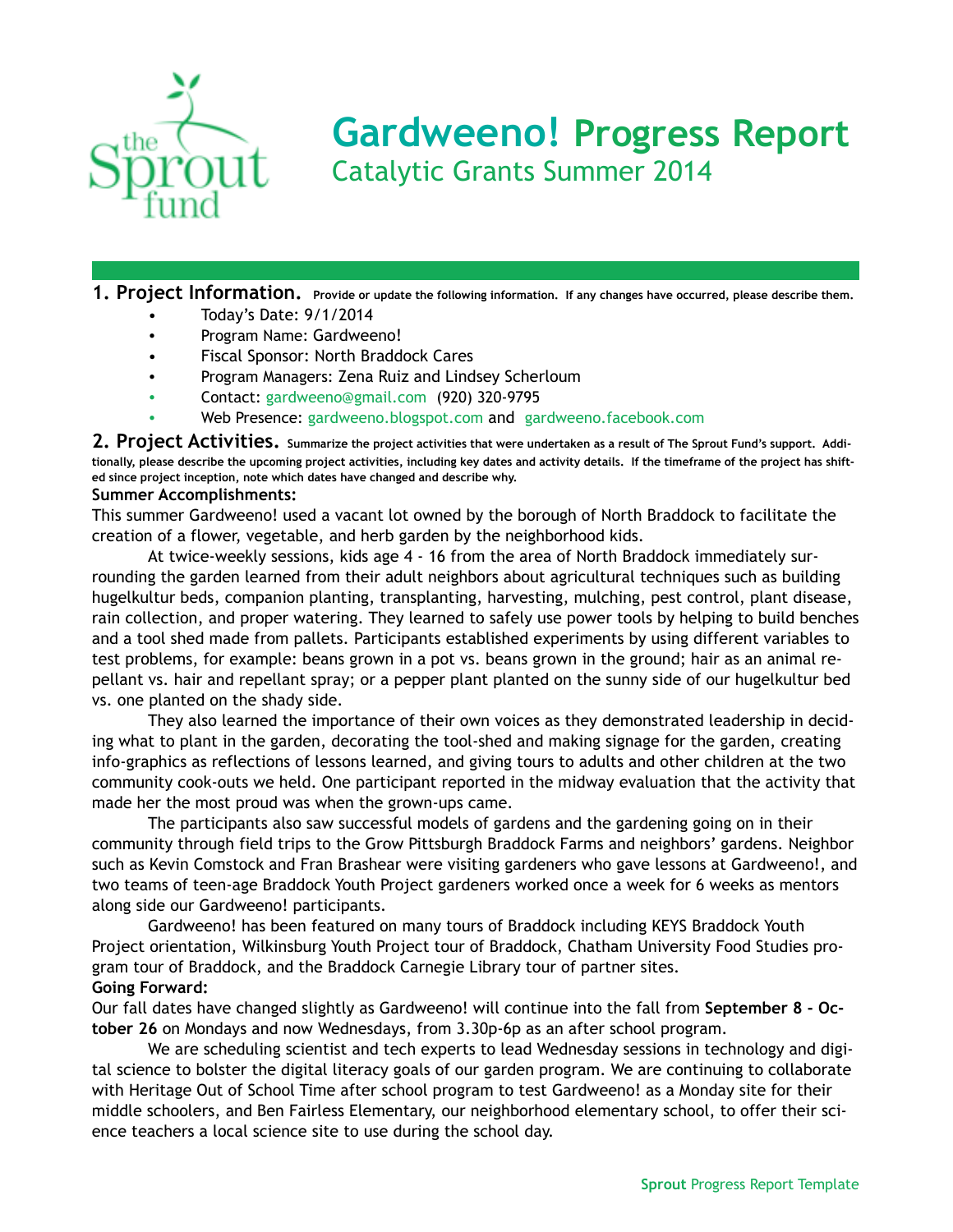We will host one more community cookout on **September 20th** from 5p-8p and finish the growing season with a fall festival on **October 26th** from 1 - 3pm.

**3. Community Engagement. Describe (numerically) the number of unique individuals affected by project activities. List the activity, followed by the type of interaction (i.e. participant, attendee, volunteer, etc.) and number of people impacted by this activity.**  Gardweeno! Summer Program (24 Sessions between June 14 - Aug 25):

 youth participants - 45 adult volunteers - 15 BYP teen mentors - 14 Saturday Community Cook-Outs (over 2 events): adult attendees -33

> youth attendees - 21 adult volunteers -2

**4. Outcome Goals. The principal outcome goals for the project are detailed in Section 1.6 of the Grant Agreement. For each outcome goal, describe how you used qualitative and quantitative measures to determine if your project succeeded and achieved the specified effects.** 

**Goal 1. Provide exciting summer activities tailored to 10 - 14 year olds that demonstrate their capacity for leadership and productive work.** 

We had over 40 kids come to the garden over the summer. Because parent involvement was rather low, the children came voluntarily and the fact that we had an average of apps 6 kids at the garden every session day without a rigid application process shows that the kids wanted to be there. In our midpoint evaluation with the participants, we asked "Why do you come to the garden?" Several youth responded "it's fun," other responses included, "because we do activities", "to do my job", "to help". These responses indicate that participants not only enjoy the activities, but some feel a sense of purpose and that they have valuable help to offer. Over 60% of participants evaluated said they had taught something to a grown up, and 7 of a polled 7 adults in the area reported an observed positive change in the attitudes of kids toward the community. Whether or not this is accurate, it reflects at least the perception among adults of local children's ability to engage positively in the space.

 Over 23 sessions, no participant attended greater than 50%. 14 of 45 kids came five or more times or 21%. We consider these kids to be the core group of participants. Of these participants, 6 were in our target age group. The four who participated most, in the 40-50% attendance range were aged 5, 7, 7, 9, and 10.

When younger kids started coming with their older siblings, everyone's attention was more occupied by the need to help the younger children. Older kids seemed to go to the library and lost interest some.

 We played games, one of which we performed garden functions by acting as various parts of a computer, replicating a computer's internal processing. When Dakotah, our digital expert, dropped out of the program, we focused most on creating investment to the garden among the kids attending. See Challenges for more details about this. Of activities kids would want to do more of, "making computers" was ranked in the top five by 5 of 11 participants surveyed, so we are continuing to attempt to incorporate this into our after-school program.

 Kids were more willing to take pictures and document things that were going on then writing about them. Two participants learned to use a DSLR and used it to document events and activities as they learned about higher level photography and digital work. The blog seemed too formal for the kids, and as there were often more activities than participants they rarely chose the job of documentation. From our feedback survey, we learned that the most liked activities were more labor oriented such as watering and planting. Facebook is a platform these kids are more interested in and older participants with Facebook accounts "liked" things Gardweeno! posted. We were introduced a Wacom tablet to the kids where they took photos of their drawings, imported, and drew/wrote directly into photoshop. Drawing was another of the self reported favorite jobs.

 We created a welcome table that had flyers and seed bombs, and participants designed and created the Gardweeno! sign that welcomes visitors and identifies the lot as a child-centered space.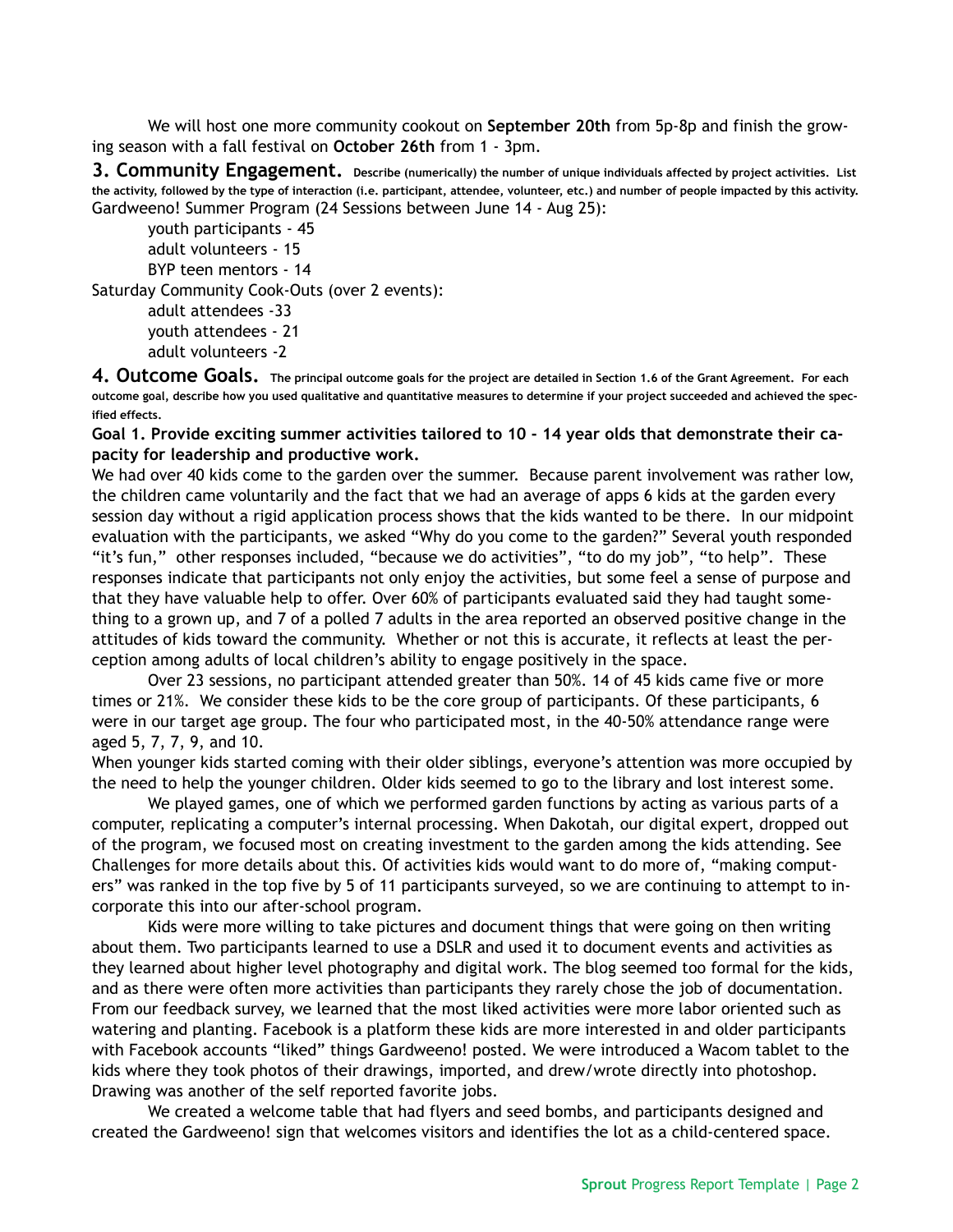They also decorated our tool shed which acts like a beacon for the nieghborhood. Because most of our harvest never made it out the gate—the kids ate it on the spot— we had little need for a garden stand and harvest display. We began an info-graphic series "Hot Finds in the Garden" and distributed it to adults at our community events. These included info-graphics made by participants on how to make hugelkultur beds, observations on how vegetables grow, and pest damage in the garden.



**Goal 2. Create an inspiring public space where community members socialize, learn, and succeed.**

Over the summer the lot has been completely transformed into a garden. People think of this space differently and passers-by comment regularly on the good work we do. Through a midpoint evaluation, we learned that several children were coming to the garden even when adults weren't there. When asked in our Community Impact Survey if the garden changed the way they thought of the physical area of the neighborhood, of 11 community members from the surrounding blocks 90% said it impacted the area positively; "the green and cooperation is inspiring," "beautified," "makes it better," "when i'm here people make me feel like i'm home." Adult community members regularly come to socialize in the space, visiting and speaking with the adult staff, or parents watching their children work and learn. Our first community cook-out had 14 adult attendees and the second one had 33. Here these community members learned small lessons from youth participants who gave tours and explained the processes they had learned. The adults were also given the info-graphic series to learn about the techniques we used. At the community cook-outs and on regular program days several adult community members came and were given potted plants to plant in their yards and small lessons on how to care for the plants.

 North Braddock Cares felt inspired and welcomed to use Gardweeno! to host their Open Meeting for new member recruitment. The setting of this meeting was well received by Cares members, North Braddock council members, the mayor of North Braddock, and more importantly the setting was accessible to local residents who felt welcomed to join in the conversation and learn what the organization had to say, and stay for a campfire with s'mores.

 Over the summer, Gardweeno! participants were connected to gardeners in their community by going on two field trips, one to the garden of Charles Gross, and one to Grow Pittsburgh Braddock Farms; visits by neighbors Kevin Comstock and Fran Brashear, who came to the site and gave lessons in gardening and wildlife; and work with gardeners from the Braddock Youth Project. The young participants are also incredibly proud of their garden and give tours to community members who are willing to have them, at times clamoring to be the "Garden Ambassador" to any given visitor.

Over the summer we recorded involvement by 40 different adult community members and 14 teen mentors, but did not include a count of passers by who were engaged by staff or youth, given fresh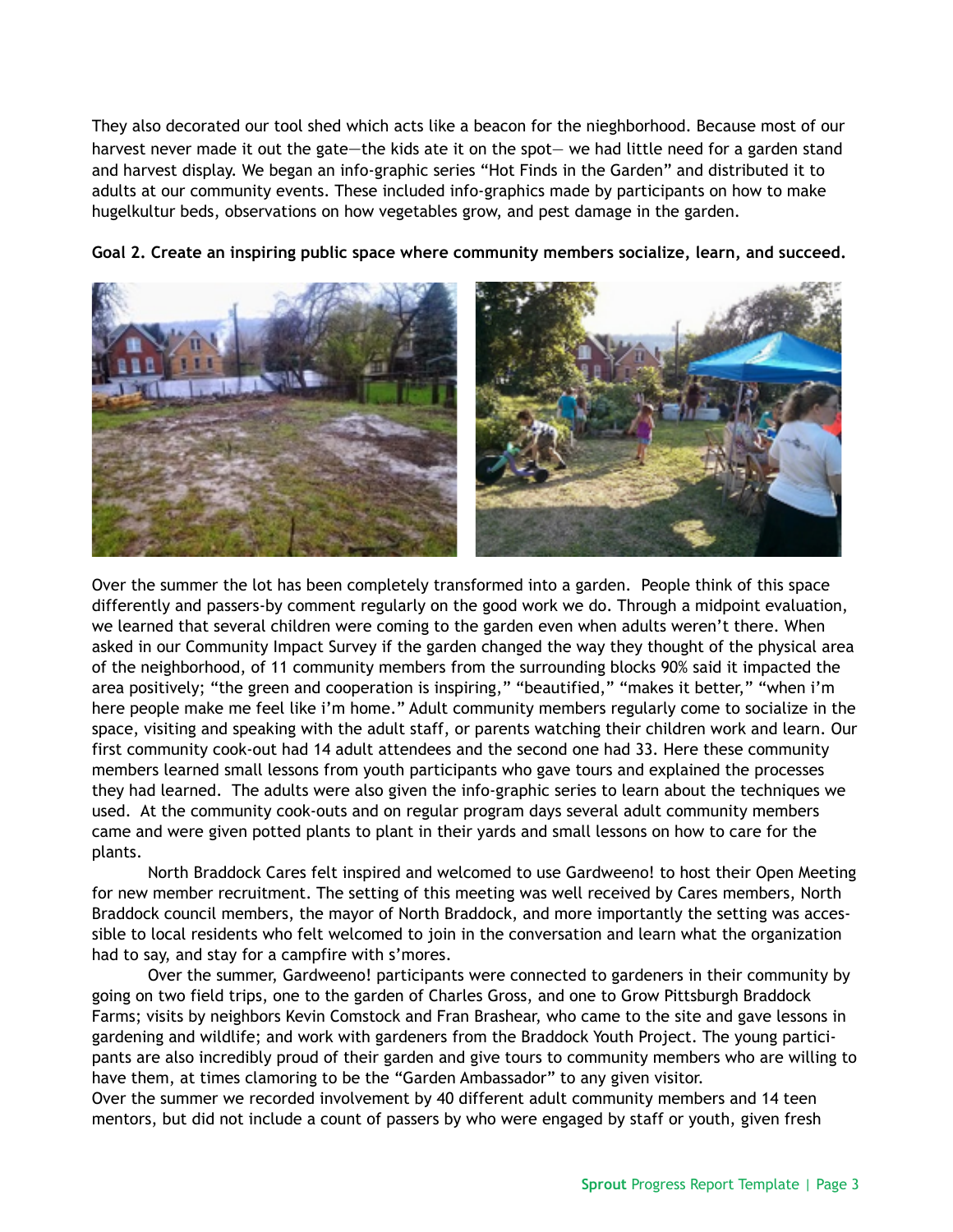green beans and seed bombs in front of the garden, or family members who received produce that was taken home. We estimate at least fifteen additional individuals were engaged in this way.

 As our harvest is rarely enough to sell after our young participants have eaten what they wanted, we have begun making wreaths from grapevines removed from the back area, to raffle at the North Braddock Cares Boys and Girls Night Out in order to make some revenue to go toward the North Braddock Cares Fall Festival and for programming next year. We have also discussed creative contributions to the Fall Festival that use the resources we already have, such as a gourd cannon.

#### **Goal 3. Evaluate success of this pilot for a sustained Gardweeno! program in North Braddock.**

We have administered baseline evaluations for most of our regular participants using the Strickland Nowicky locus of control test as well as a knowledge and interest questionnaire in gardening and the out of doors. We have not administered the closing evaluation as we have two months of programming still planned.

 On the topic of change that has occurred on the block, community members have given a lot of feedback both informally in conversations and on our Community Impact Survey. One community member said of his first impressions of the garden at the beginning of the summer, "I thought it was important gesture" and "it would take more energy than anyone has," and on August 23 wrote "I'm impressed!" Other community members have observed "a lot of progress," "good people that are being very nice to me," "It's a good view to see," "things are really going well here!" Many also commented on the impact it has on the children saying things like "they will know they have the ability to make positive change," "It's great that the kid are learning so much." Parents have commented positively about the way their children are eating differently and the sense of pride the kids have in the work they do here.

 We received suggestions as well from both participating youth and community members that are influencing the decisions regarding landscape design and program design for the fall session. These include individual youth wanting to grow specific food items. In response to this, we are offering special projects for participants throughout the fall. Mikala for instance, wants to grow strawberries, so she has agreed to be in charge of determining where to place the strawberries, what to do to make the soil amenable for strawberries, and involving her peers in the labor involved in planting them. Throughout this period we will sample strawberries varieties and recipes. Other youth have expressed interest in fruit and we have begun plans for a food forest in the back area of the lot which will have fruit trees and other edible perennial plants.

 Community members have suggested community work-days to help quickly clear the back area in order to get started on the food forest, and having Saturday sessions in the fall. We are continuing to understand our community and its needs and are using this feedback to modify our plans for the fall as well as for next year in terms of hours that are most appropriate, our capacity and need for drop-ins, and even topics and areas relevant for evaluation.

 Gardweeno! has been well received by the community and we've established close relationships with the Braddock Youth Project, local businesses (ie. Nina's Hair Studio donated hair clippings as a pest deterrent), and are continuing to establish relationships with Transformazium, Ben Fairless Elementary, HOST and Chatham University Food Studies Program. We are looking forward to the ways this garden will continue to inspire the community and respond to its needs and desires.

**5. Challenges. Please describe challenges you faced (or are currently facing) and how you overcame them (or plan to overcome them.) Is there additional support that Sprout can provide to help this project reach its goals?** 

**Unexpected Age Range:** The age range of the children was not what we had prepared for; instead of ages 10-14 we had children from 4-14. The younger children aged 4 - 8 needed more attention in activity oversight and in behavioral oversight. They wanted to be doing what the middle schoolers were doing, but this age group couldn't do the same things as the older kids. Our instruction shifted to accom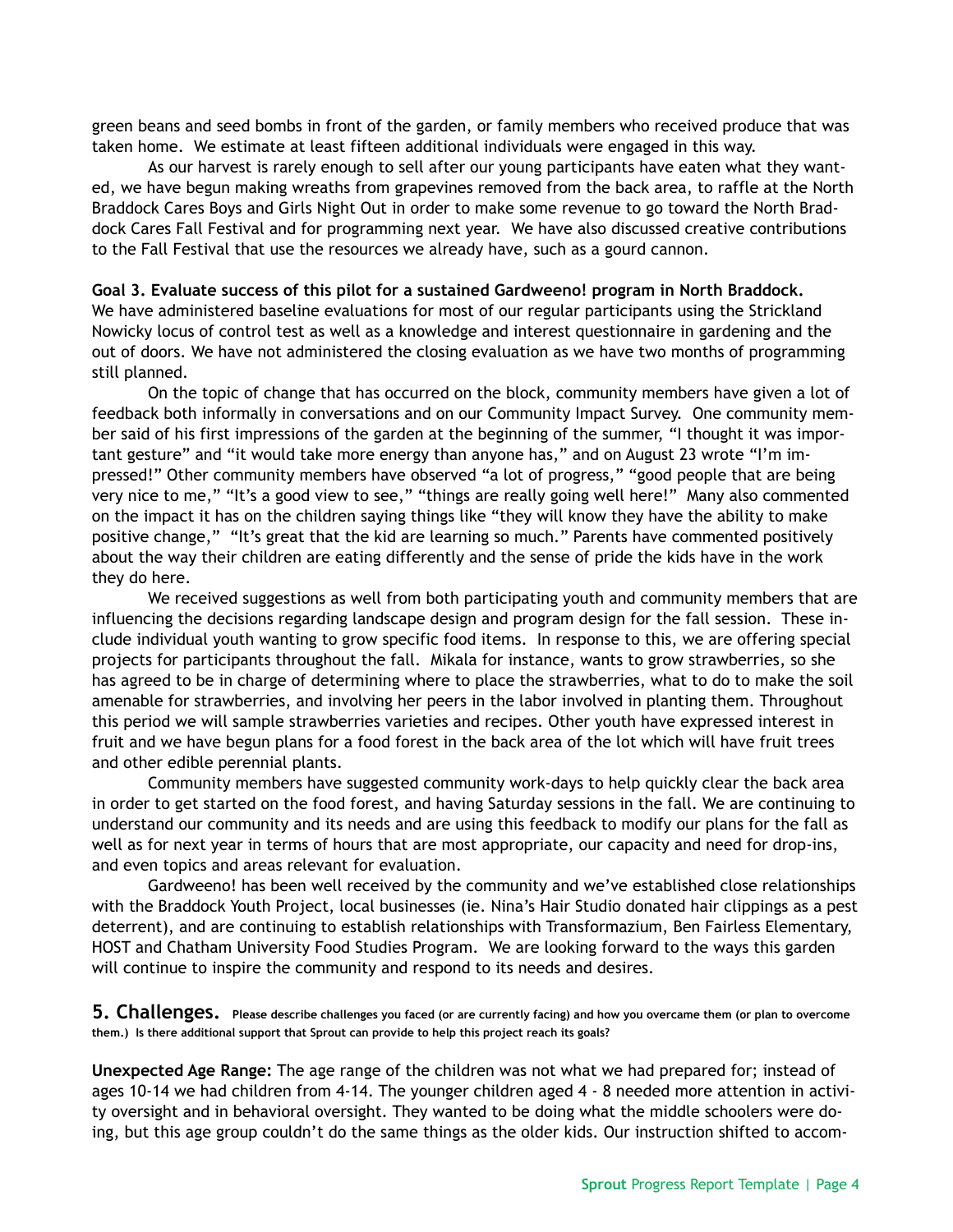modate our younger audience and many of our planned activities fell to the wayside and the older participants lost interest.

 As we move forward, we are specifically recruiting middle school age children from HOST and giving the older participants special attention with regard to projects and goals. Hopefully we can repopulate the program with older kids to create a more inviting atmosphere that is geared toward them.

**Lack of Independent Work Ability:** We had imagined that each child would pick an activity and work together as different parts of a machine. Even when multiple tasks were assigned or offered, we found that only those participants being engaged by an adult were doing what they had chosen to work on. This is the biggest reason that we have not accomplished all of our material goals in the garden, i.e. certain crops planted, signage made, blog documentation by participants.

 What we have inferred is that the ultimate motivator for the kids to come to the garden is the attention they are given by older youth and adults. Arguments came from competing for specific jobs and for attention. Because we anticipated youth to be engaged for a long term and to arrive at the start and leave at the end of the session, we expected the days to run in a more organized and self monitoring way. We found that because the attendance was so sporadic, one adult was not enough to staff the garden and all the many needs of the participants on any given day. We called on volunteers to help with this and going forward we are continuing to seek adult and teen mentors as well as ensure that two staff members are on site each session. This way we can work in smaller groups, and give more attention to individual participants. An ideal plan for the fall is to have one adult per 3 or 4 children.

**Arguments and Disrespect among Participants:** Another problem we had with the mixed ages was that the older ones would instigate issues with the younger ones; arguing and name calling was a major problem in the beginning. The way we addressed issues like these was having the children involved in major arguments leave the garden for 10 minutes and return when they were ready to participate. We addressed the name calling by having a big laminated word "RESPECT" that the kids helped put up in the garden to be read whenever name calling ensued. We would point to the sign and ask the child what that word said; they would say it and we'd ask if they were being respectful towards the other person; they'd say no or look down. When we made it clear that this space had to be respected as well as those within it, youth that were asked to leave would come back with a new attitude, responding well to the clear boundaries and the opportunity to have another chance.

**Lack of Consistent Attendance:** Having the applications for the program didn't help keep children committed to the program. Even beyond our anticipated challenge of participants coming every session, they didn't come for the entire session, or for many sessions in a row. This inconsistency made it hard to have any structured programming at the garden.

Because the after school sessions are related to school release times, we are hoping that more participants will start at the same time. We are also planning on establishing a schedule so participants can anticipate activities and know they will miss certain activities if they are late. We plan to provide a snack of some kind and also homework help if needed as incentive to participate. Also, giving the older kids their own self defined projects as opposed to everyone working on staff-defined projects together may encourage independent work, keep them focused, and limit the amount of arguing in the garden.

**Incorporating Technology in the Garden:** Our technology component was put to a pause because our digital team member had unforeseen work commitments this summer. This was probably for the best because Gardweeno! participants were not fluent enough with garden practices, nor invested enough in the garden at the onset for that kind of structure. It took us 2 months to establish trust and respectful relationships with the children. Since mid July we've been looking for an educator for the programming portion of the project who is fluent in digital technologies and can run a Wednesday tech day. We have